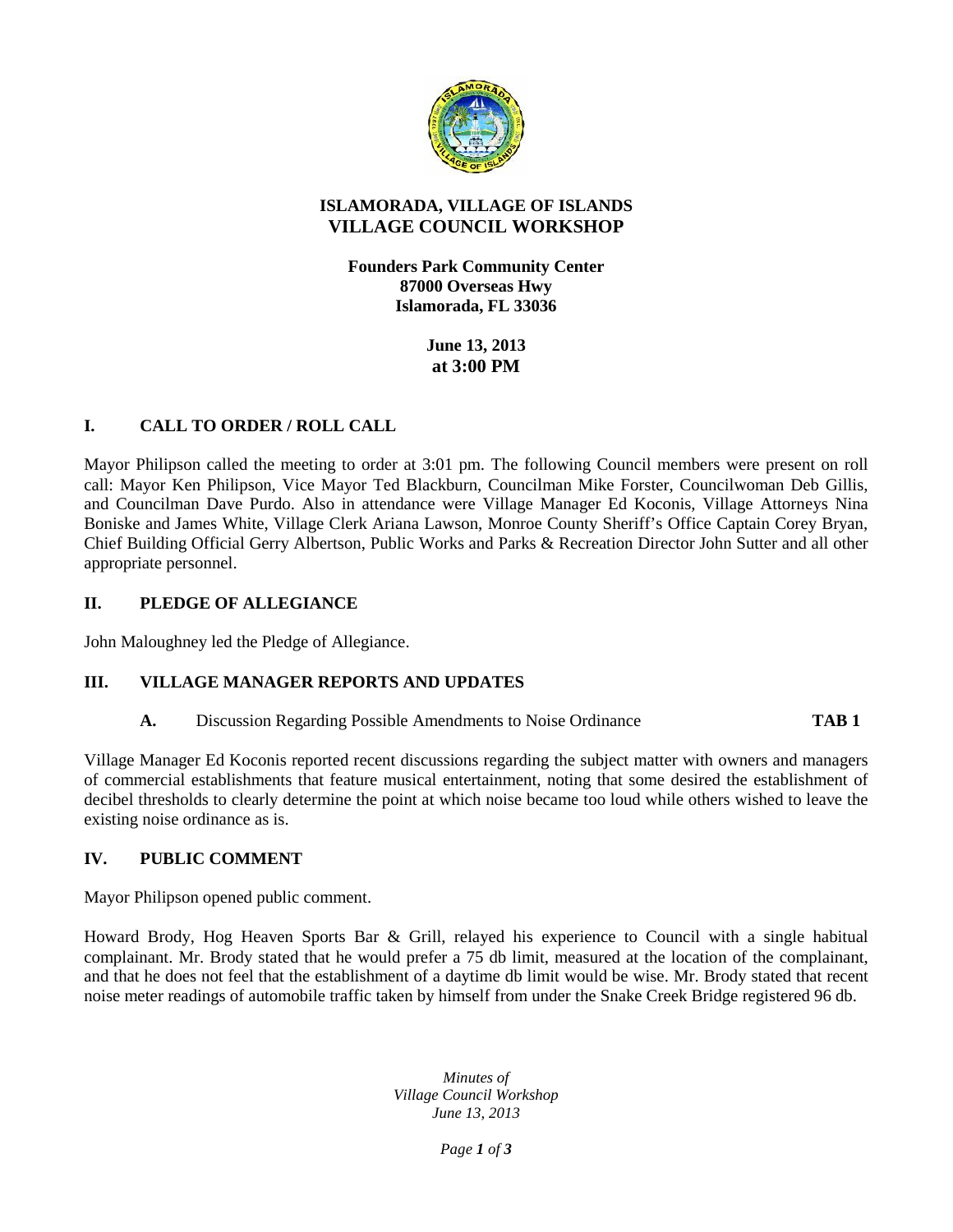Boo Shaw, Islamorada, opined that variances should not be approved for special events, and inquired what recourse residents have when multiple complaints are registered regarding a single violation.

Howard Brody, Hog Heaven Sports Bar & Grill, produced a decibel meter and exhibited to Council how a hushed voice immediately in front of the source registers in the mid-60s on a meter.

Doug Young, Hog Heaven Sports Bar & Grill, advocated the use of decibel meter rather than officer discretion in determining noise violations.

John Maloughney, Lorelei Restaurant & Cabana Bar, spoke in favor of a threshold after 11:00 pm of no lower than 75 db from the complainant and advocated the use of a decibel meter to measure established thresholds at night at the location of the complainant.

Eric Carlson, Morada Bay Beach Cafe, stated that his business is willing to work with the Village to ensure compliance so that the legacy of Full Moon parties can continue. Mr. Carlson stated that frequent complaints regarding acoustic bands prior to 11:00 pm may impact business if required to comply with revised noise ordinance requirements.

Mike Millen, Smugglers Cove, stated that his business will support and work with Council whatever their decision is.

Mayor Philipson closed public comment.

# **V. COUNCIL DISCUSSION**

Monroe County Sheriff's Office (MCSO) Captain Corey Bryan summarized proposed MCSO Noise Ordinance Procedures, dated June 10, 2013, that were distributed to Council prior to the meeting. Council discussion ensued.

Councilman Purdo and Councilwoman Gillis stressed the need to protect businesses in the Village. Councilwoman Gillis stated that she does not want to establish db thresholds, but would like to differentiate day versus night audibly acceptable noise levels. She stated that Captain Bryan's proposed noise ordinance procedures are a good start, noting that Council can always revise the procedures in the future. Vice Mayor Blackburn agreed.

Councilman Forster proposed implementing a pilot program wherein law enforcement carry noise meters and log violations without citation in an attempt to determine whether patterns exist that can be directly addressed, and then revisiting the issue at a subsequent Council Workshop in 60, 90 or 180 days to determine whether the existing day/night noise thresholds should be adjusted. He also suggested vacation rental owners advise wedding parties that activities should cease by 11:00 pm and relocate to licensed indoor business locations. Councilman Forster opined that anonymous noise violation complaints are not acceptable.

Councilwoman Gillis stated that if Council deems is necessary in the future to amend the existing ordinance, she would request the removal of the exemptions in sections 10 and 11 on page 6 of the proposed ordinance amendment, as well as several references throughout to "multifamily dwellings"; the correction of section numbering in reference to the fireworks language on page 6; and the inclusion of language affirming the Village's ability to enforce violations for disturbance of the peace during daytime hours as well as nighttime.

Mayor Philipson noted that simply turning down the bass and drums at 11:00 pm would significantly decrease window rattling.

> *Minutes of Village Council Workshop June 13, 2013*

> > *Page 2 of 3*